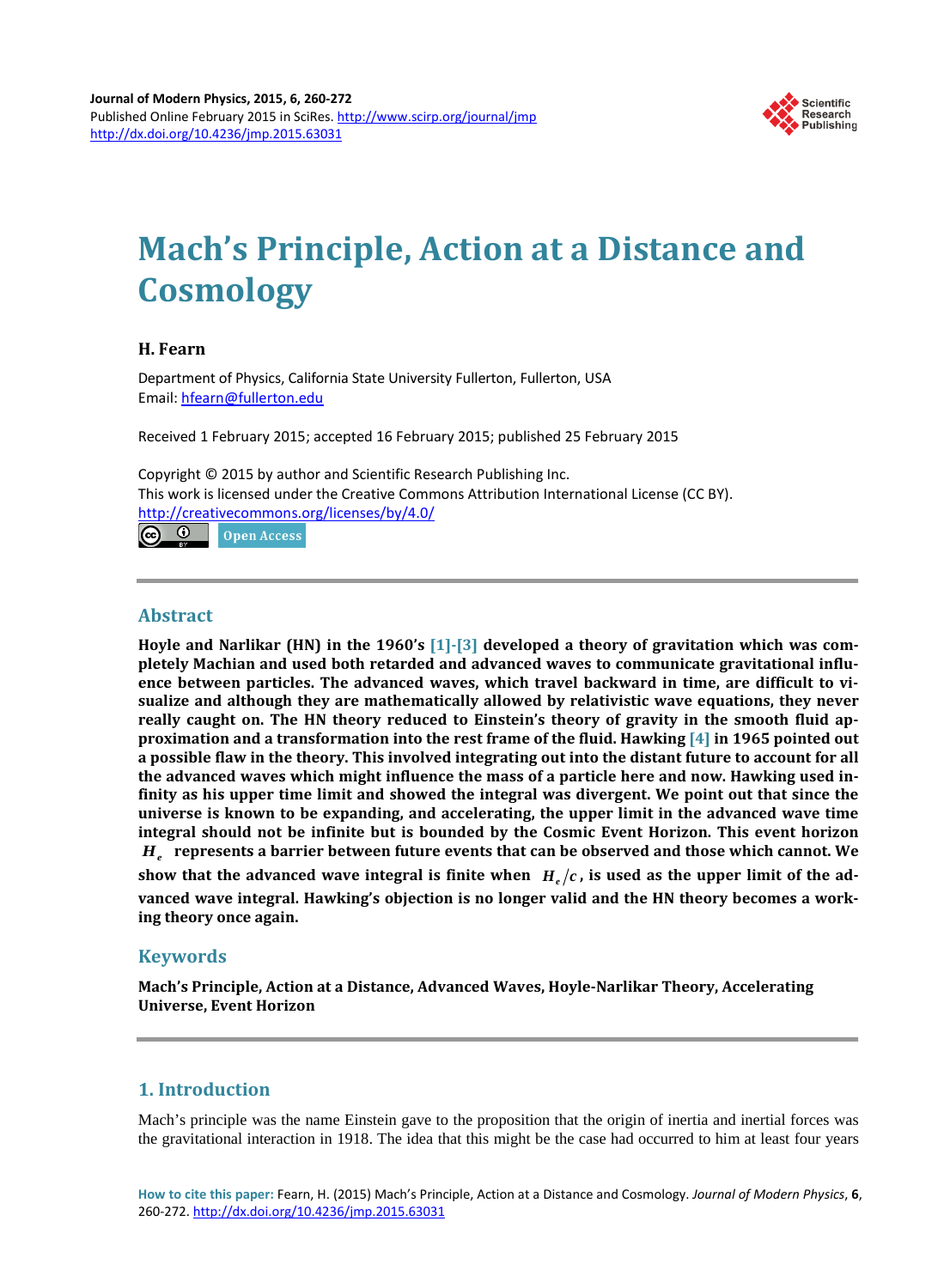earlier, for he elaborated it in a short paper where he considered the gravitational interaction of a spherical shell of material and a point mass located at the center of the shell [\[5\].](#page-11-3)

What he found was that the mass shell increased the inertial mass of the particle inside the shell. According to Einstein, this suggested that the entire inertial mass of the material particle was an effect of the presence of all other masses in the universe, based on a gravitational interaction with the latter. Einstein showed that with the particle stationary and the shell accelerated, the particle would be dragged along by the shell. Consider a mass shell of mass *M* and radius *R* and a stationary particle of mass *m* inside the shell. If the shell is accelerated by  $a_{\mu}$  then the resulting force on the particle would be,

$$
f = -\frac{3}{2} \left( \frac{GMm}{Rc^2} \right) a_M \tag{1}
$$

According to Einstein, the force *f* must be exerted on the particle for it to remain at rest. Thus − *f* is the force exerted (induced by gravitation) on the particle by the shell which has an acceleration  $a<sub>M</sub>$ . We may also consider the shell to be at rest and the particle to be accelerating at  $a_m$  with some external force  $f$ . In this case the force on the shell *F* is,

$$
F = -\frac{3}{2} \left( \frac{GMm}{Rc^2} \right) a_m,
$$
  

$$
f = \left( m + \frac{GMm}{Rc^2} \right) a_m.
$$
 (2)

where the term in brackets in the last equation is the inertial mass of the particle. If we take  $F + f = 0$  so that energy-momentum is conserved we get,

$$
\left(m - \frac{GMm}{2Rc^2}\right)a_m = 0 \Rightarrow \frac{GM}{2R} = c^2\tag{3}
$$

Although Einstein was considering a weak field limit, Lynden-Bell later showed a similar result for dragging of a central test particle by a massive accelerating shell in the case of strong gravitational fields [\[6\].](#page-11-4)

Einstein understood in 1912 that his speculations on gravity and inertia were just that, speculations, as he did not then possess a "serviceable dynamical theory of the gravitational field". Several years later, with his creation of general relativity theory, he did have that theory of the dynamical gravitational field. And not long thereafter, he was talking about the "relativity (and origin) of inertia" and "Mach's principle". His most extensive comments on Mach's ideas on inertia, amplified by him, appear in The Meaning of Relativity [\[7\],](#page-11-5) the published version of lectures he gave at Princeton in the spring of 1921. He shows that in the linear, weak field approximation, general relativity does in fact predict the sorts of effects one might expect if the origin of inertia and inertial forces are gravitational. But he makes no claim that inertia is exclusively a gravitational phenomenon though it is easy to read between the lines that this was his belief, for he asserts that the universe must be closed and the source of inertia the material contents of the universe. The reason for Einstein's reticence seems to have been the cosmological information available at the time, which would make the scalar part of the total gravitational potential, GM/R, a millionth or so of the value of the square of the vacuum speed of light. A minute fraction of the value needed for inertia to be attributable to gravity alone.

Also, Einstein's views on inertia had been tempered by an exchange with Willem deSitter, who had shown convincingly that the field equations of general relativity admit solutions that are manifestly incompatible with any reasonable definition of Mach's principle, namely an empty universe. Moreover, Einstein had come to appreciate that, as inertial forces are acceleration dependent forces, they had at least one of the signatures of radiative interactions. This had led him to draw a distinction between, as he called it, "the relativity of inertia" and "Mach's principle". Mach's principle, which he took to encompass the radiative nature of the presumed interaction between test particles and the rest of the "matter" in the universe, he claimed was based on "action at a distance" as inertial forces are experienced instantly on the application of "external" forces. In contradistinction, the relativity of inertia merely required that inertia and inertial forces be dependent on the presence of a field to act on accelerating objects, and thus could be encompassed by his theory of gravity, general relativity.

The type of action at distance that Einstein was talking about was the Newtonian type: instantaneous commu-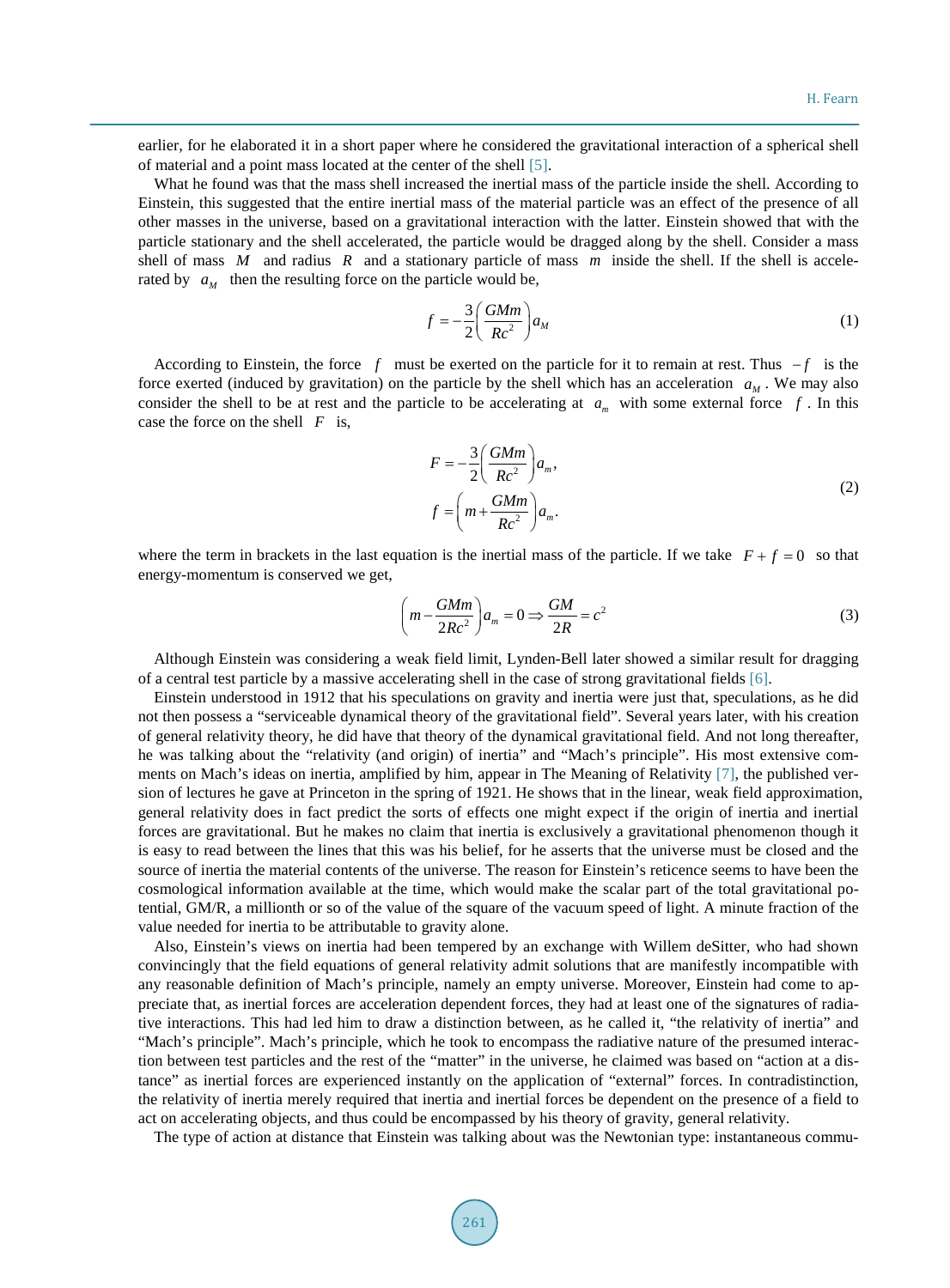nication of effects over finite distances. The modern concept of action at a distance one that is consistent with the principle of relativity is different.

The modern version of action at a distance was first introduced in the 1920s by Hugo Tetrode [\[8\]](#page-11-6) and Adriaan Fokker [\[9\].](#page-11-7) It was Fokker's action that Dirac invoked when he wrote his classic paper on the self-energy and radiation reaction issues for classical electrons in 1938 [\[10\].](#page-11-8) The distinctive feature of this work is that advanced, as well as retarded solutions of the equations of electrodynamics are admitted. This makes seemingly instantaneous action possible as advanced waves can be used to communicate the influence of future events to the present. The idea is as follows, consider a single electron undergoing acceleration. The field surrounding the electron can be thought of in two parts, the outgoing and incoming. The actual field surrounding the electron is the usual retarded Lienard Wiechert potentials and any incident field on the electron.

$$
F_{\text{act}}^{\mu\nu} = F_{\text{ret}}^{\mu\nu} + F_{\text{in}}^{\mu\nu} \tag{4}
$$

The Maxwell 4-potential wave equation allows for advanced solutions, which are the same form as retarded only they go backward in time. We could equally well describe the actual field surrounding the electron by

$$
F_{\text{act}}^{\mu\nu} = F_{\text{adv}}^{\mu\nu} + F_{\text{out}}^{\mu\nu} \tag{5}
$$

where the  $F_{\text{out}}^{\mu\nu}$  is the total field leaving the electron. The difference between the outgoing waves and the incoming waves is the radiation produced by the electron due to its acceleration.

$$
F_{\text{rad}}^{\mu\nu} = F_{\text{out}}^{\mu\nu} - F_{\text{in}}^{\mu\nu} = F_{\text{ret}}^{\mu\nu} - F_{\text{adv}}^{\mu\nu} \tag{6}
$$

In the appendix of Dirac's paper, it is shown that this equation gives exactly the well known relativistic result for radiation reaction which can be found in standard text books on electromagnetism. John Wheeler and Richard Feynman [\[11\]](#page-11-9) took it up and worked through how it would have to be formulated to correspond to observation. They called it "absorber" electrodynamics, for the condition that makes the theory work is complete absorption of all retarded waves propagating into the future and the generation of advanced waves as the absorber is acted upon that combine with the retarded waves to produce what appears to be a purely retarded interaction. Wheeler-Feynman resort to a suggestion made by Tetrode [\[8\]](#page-11-6) and later by Lewis [\[12\]](#page-12-0) which was to abandon the concept of electromagnetic radiation as a self interaction and instead interpret it as a consequence of an interaction between the source accelerating charge and a distant absorber. The absorber idea has the four following basic assumptions [\[11\],](#page-11-9)

1) An accelerated point charge in otherwise charge-free space does not radiate electromagnetic energy.

2) The fields which act on a given particle arise only from other particles.

3) These fields are represented by 1/2 the retarded plus 1/2 the advanced Lienard-Wiechert solutions of Maxwell's equations. This force is symmetric with respect to past and future.

4) Sufficiently many particles are present to absorb completely the radiation given off by the source.

Now Wheeler-Feynman considered an accelerated charge located within the absorbing medium. A disturbance travels outward from the source. The absorber particles react to this disturbance and themselves generate a field half advanced and half retarded. The sum of the advanced and retarded effects of all the charged particles of the absorber, evaluated near the source charge give an electromagnetic field with the following properties, [\[11\];](#page-11-9)

1) It is independent of the properties of the absorbing medium.

2) It is completely determined by the motion of the source.

3) It exerts on the source a force which is finite, is simultaneous with the moment of acceleration, and is just sufficient in magnitude and direction to take away from the source the energy which later shows up in the surrounding particles.

4) It is equal in magnitude to 1/2 the retarded field minus 1/2 the advanced field generated by the accelerated charge. In other words, the absorber is the physical origin of Dirac's radiation field...

5) This field combines with the 1/2 retarded, 1/2 advanced field of the source to give for the total disturbance the full retarded field which accords with experience.

It turns out that absorber theory could not account for the electron self energy, electrons do in fact interact with themselves. For this reason Wheeler and Feynman both gave up on it. Relativistic wave equations do have both retarded and advanced solutions and the mere fact that the infinite electron self energy could not be ac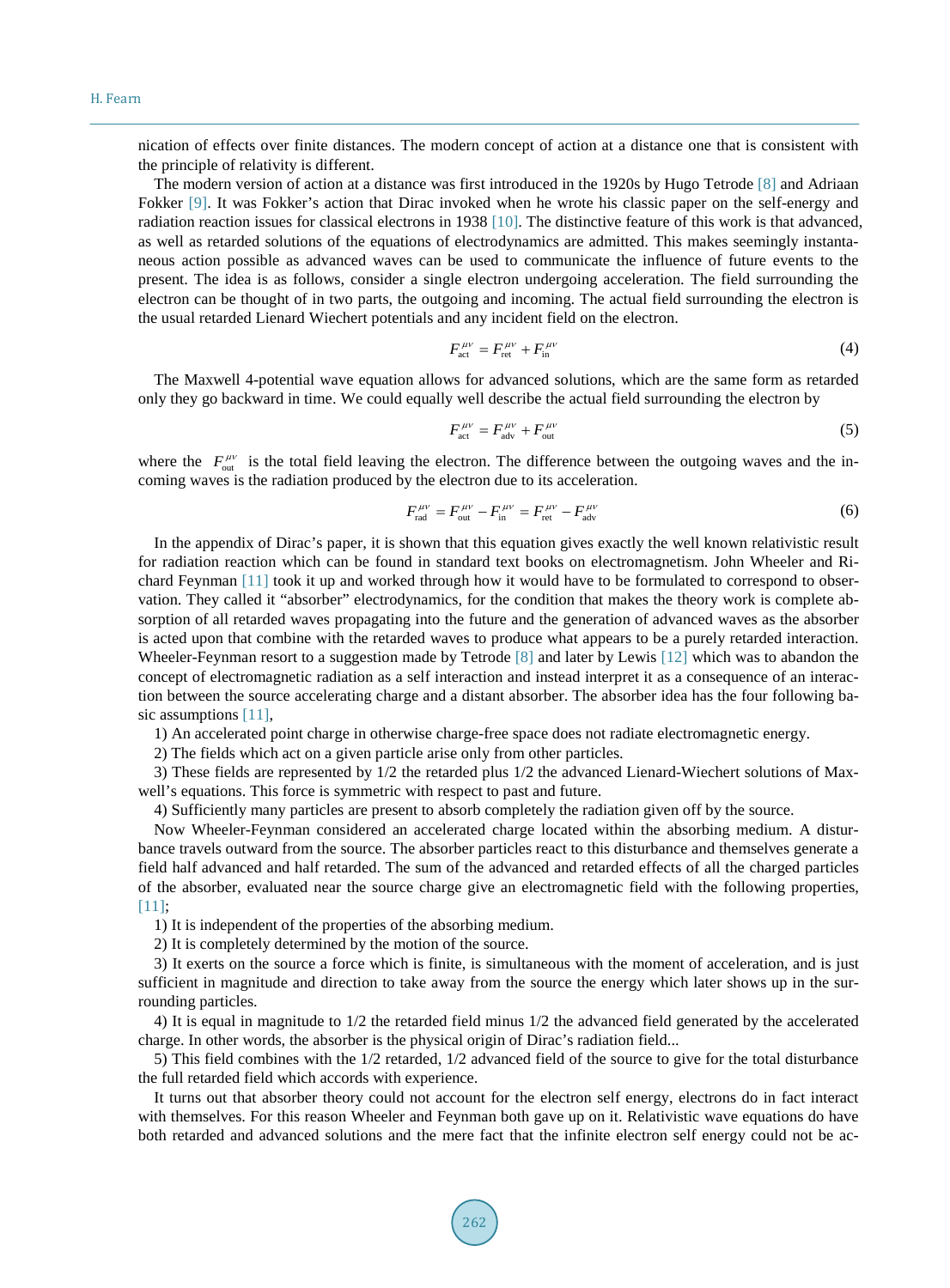counted for should not be the sole reason to dismiss absorber theory. Retarded and advanced signals are shown in **[Figure 1](#page-3-0)** using a Minkowski diagram to see the forward and backward travel in time.

However, absorber theory never caught on, for it is highly counter-intuitive in several ways. Indeed, Feynman recounts that when he presented the theory to a Princeton Physics Department colloquium [\[13\]:](#page-12-1)

Wolfgang Pauli who was sitting next to Einstein, said: "I do not think this theory can be right because of this, that and the other thing."... At the end of this criticism, Pauli said to Einstein, "Don't you agree, Professor Einstein? I don't believe this is right, don't you agree, Professor Einstein?" Einstein said, "No," in a soft German voice that sounded very pleasant to me, very polite. "I find only that it would be very difficult to make a corresponding theory [*i.e*., an action at a distance theory] for gravitational interactions."

Einstein didn't need to try to construct such a theory, for he was certain that inertia was already accounted for as a gravitational phenomenon in general relativity. But others weren't so convinced.

The golden age of arguments about Mach's principle followed, with recurrences at intervals of roughly 20 years since. Given what we now know about cosmology, it is clear that Einsteins belief that the relativity of inertia was built into general relativity was justified. Observed spatial flatness at cosmic scale ensures that  $GM/R \approx c^2$ , and as Einstein discovered in 1912, that's what's required. But general relativity does not encompass the version of Mach's principle that includes inertial actions as radiative in nature.

Fred Hoyle and Jayant Narlikar [\[1\]-](#page-11-0)[\[3\]](#page-11-1) tried to generalize general relativity to correct this perceived defect in the mid-1960s by constructing an action-at-a-distance theory of gravity along the lines of the Wheeler-Feynman absorber theory of electrodynamics. The theory did not find much favor at the time, no doubt in part due to Hoyle's ardent support for steady state cosmology. But there was a more fundamental problem, quickly spotted by the then graduate student Stephen Hawking [\[4\].](#page-11-2) The analogy between electrodynamics and gravity is not exact. Electromagnetic fields can be "screened" by matter. So, they will be absorbed if there is sufficient matter along the future light cone, as is evidently the case, see below. This is not true for the gravitational interaction as it is normally understood. While energy can be extracted (absorbed) from gravitational waves, the underlying gravitational field is NOT absorbed. That is, gravity cannot be "screened" by any known substance or process. Not yet anyway.

<span id="page-3-0"></span>In the early 1970's Partridge [\[14\]](#page-12-2) attempted to detect advanced waves indirectly by measuring the output intensity of a microwave transmitter. He aimed the transmitter at a perfect absorber in the laboratory and noted the intensity output, then he aimed the transmitter at the zenith (into space). The idea was that the universe was not such a good absorber of microwaves and so there should be a drop in the intensity of the microwave transmitter. According to Wheeler Feynman absorber theory, if there is not perfect absorption then an excited atom would not emit. Unfortunately, Partridge failed to take into account the expansion of the universe and the Doppler red shift which would eventually "stretch" his microwaves to 21 cm length and then they would inevitably be ab-sorbed by interstellar hydrogen. He got inconclusive results. Later in the 80's John Cramer [\[15\]](#page-12-3) tried using neutrinos, from beta decay, in a similar experiment. The idea again was to detect advanced waves by measuring an



**Figure 1.** Particle b interacts with particle a at point x via retarded and advanced waves. The mass field (gravitational waves) travel at speed c dotted lines. The light cone is shown dashed and the world lines of both particles are solid lines.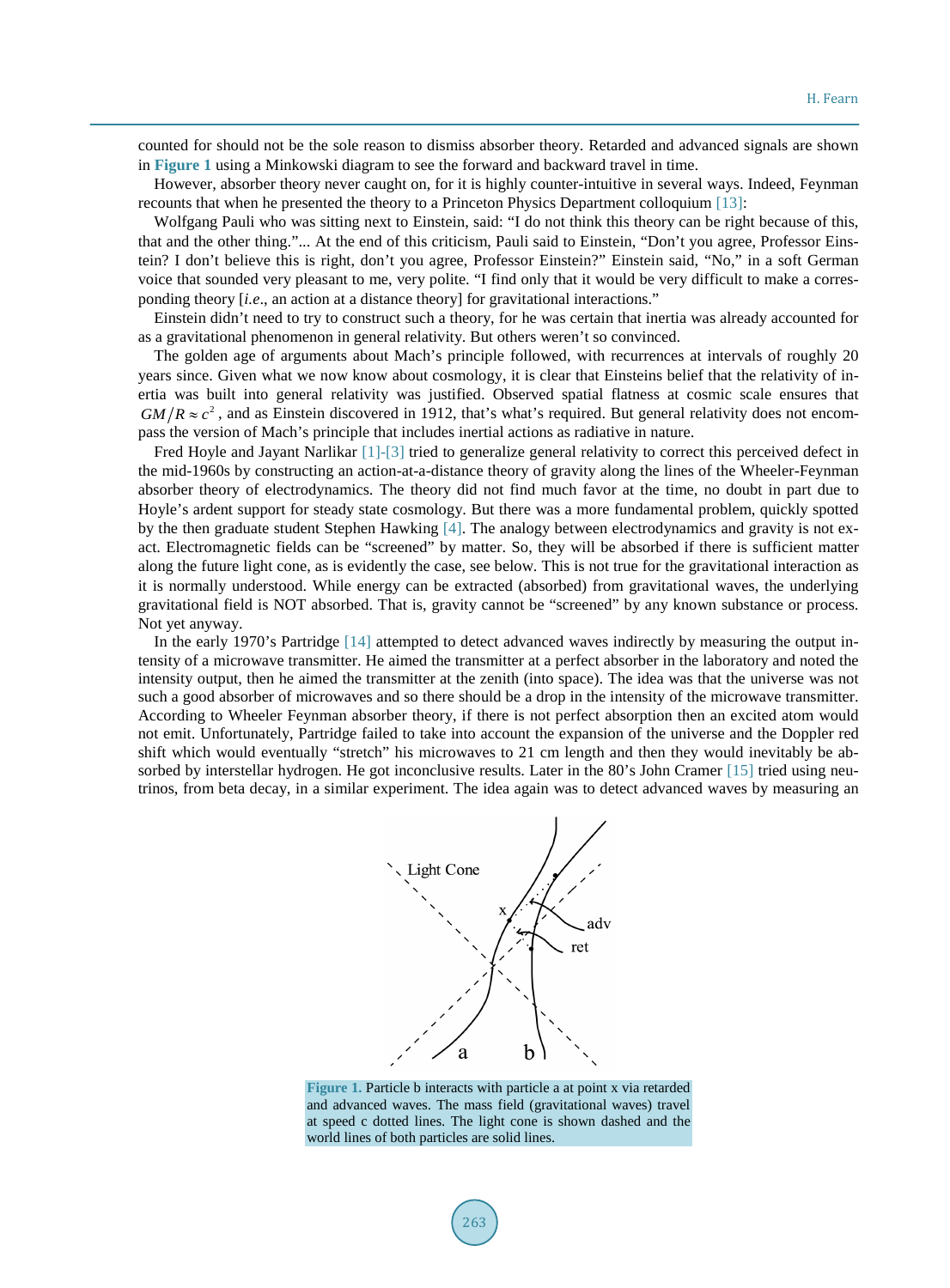intensity change when the neutrino beam was scanned across the sky. Cramer's hypothesis was that the neutrinos would be selectively absorbed in the directions of black holes (BH's). The intensity of neutrinos (and electrons) from his radioactive beta source should have been greater when the direction corresponded to the direction of a BH. This experiment was also inconclusive.

Hawking [\[4\]](#page-11-2) was quick to see that this meant that all gravitational influences propagating at speed c do so into the infinitely far/distant future not with standing the expansion of the universe in cosmological models of the time (1965) and if the retarded influences can get there (where-ever), the advanced influences can get back to the present irrespective of "horizons" of most sorts that might intervene. This means that the integral of all of the advanced contributions from those propagating influences will diverge [\[16\].](#page-12-4) Unless ones theory of gravity allows for an "absorption" or "screening" mechanism, it would seem that this objection to action at a distance gravity is insuperable. The mathematical details will be shown later.

But such a view would be too pessimistic. What is needed is a way to cut the gravitational interaction off at a finite distance/time. Note that closing the universe, as Einstein would do, doesn't solve this problem, for the influence can simply recirculate in a closed universe ad nauseam. But accelerating expansion can do the trick.

# **2. Hoyle Narlikar Theory**

The direct-particle action principle from which Hoyle and Narlikar (HN) derive their theory of gravitation, yields Einstein's general gravitational theory in the limit of a smooth fluid. It is also necessary to transform to the rest frame of the fluid. The original HN theory has built into it a matter creation field called the "C-field" which allows for a static universe. The creation field adds in matter as the universe expands so that the matter density remains constant. We suggest that the matter creation field be dropped and do not consider it here. The basic assumptions of the theory are as follows;

1) The mass  $m(x_a)$  (mass at position  $x_a$ ) must become a direct particle field, it must arise from all the other mass in the universe.

2) Since mass is scalar we expect it to arise through a scalar Greens function.

3) The action must be symmetric between any pairs of particles [\[3\].](#page-11-1)

Let each particle "b" give rise to a mass-field. Denote this field at a general point *x* by  $m^{(b)}(x)$ . At any point  $x_a$  on the path of particle-a, we have  $m^{(b)}(x_a)$  as the contribution of particle-b to the mass of particle-a at the position  $x_a$ . Summing for all b particles,

$$
m(x_a) = \sum_b m^{(b)}(x_a) = \sum_b \int G^*(x_a, x_b) dx_b
$$
 (7)

this gives the mass at point  $x_a$  due to all particles including those at position  $x_a$ . The full mass field is the sum of half retarded and half advanced fields, where

$$
G^{*}(x_{a}, x_{b}) = (1/2)(G(x_{a}, x_{b}) + G(x_{b}, x_{a}))
$$

is a time-symmetric Green's function.

$$
m(x) = \frac{1}{2}(m_{\text{ret}} + m_{\text{adv}})
$$
\n(8)

The m-field satisfies the following wave equation,

$$
\Box m + \frac{1}{6} Rm = N \tag{9}
$$

where  $N > 0$  is the density of world lines of particles. The derivation of the new field equations is fairly long and can be found in detail in the book by Hoyle and Narlikar [\[3\]](#page-11-1) and summarized by Hawking [\[4\].](#page-11-2) The action *I* used can be written in terms of *m* or in terms of the  $G^*(x_a, x_b)$  as follows;

$$
I = \sum_{a \neq b} \int \int G^*(x_a, x_b) dx_a dx_b = -\int m ds \tag{10}
$$

where the mass *m* is thought of as being due to the interaction of one particle with all the other mass energy in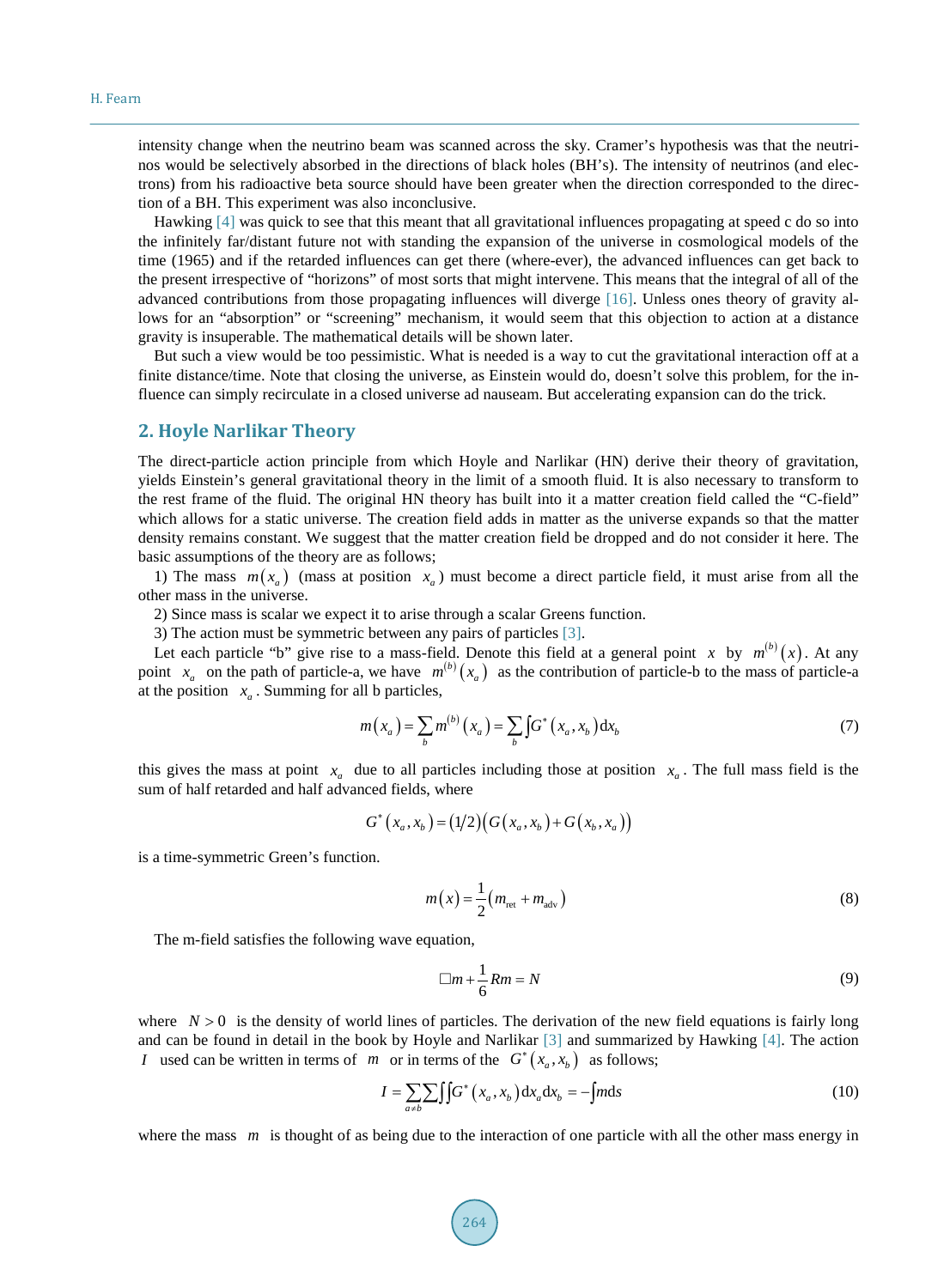the universe. The field equations are derived most readily by using the *G*<sup>∗</sup> equation and the equations of motion are most easily derived using the variable mass *m* . Here, we give a new short derivation of the equation of motion, in slightly modified notation which we hope will be easy to follow.

#### **Equations of Motion for HN-Theory**

Starting from the line element,

$$
ds^{2} = g_{\mu\nu} dx^{\mu} dx^{\nu},
$$
  
\n
$$
2ds \delta (ds) = \delta g_{\mu\nu} dx^{\mu} dx^{\nu} + 2g_{\mu\nu} dx^{\mu} \delta (dx^{\nu}),
$$
  
\n
$$
\delta (ds) = \left[ \frac{1}{2} \delta g_{\mu\nu} \dot{x}^{\mu} \dot{x}^{\nu} + g_{\mu\nu} \dot{x}^{\mu} \frac{d}{ds} (\delta x^{\nu}) \right] ds.
$$
\n(11)

Now the action for mass *m* at position *x* can be simply written as,

$$
I = -\int m\mathrm{d}s,
$$
  
\n
$$
\delta I = -\int \left[ \delta(m) \mathrm{d}s + m\delta(\mathrm{d}s) \right] = -\int \left[ \frac{\partial m}{\partial x^{\lambda}} \delta x^{\lambda} + \frac{m}{2} \delta g_{\mu\nu} \dot{x}^{\mu} \dot{x}^{\nu} + mg_{\mu\nu} \dot{x}^{\mu} \frac{\mathrm{d}}{\mathrm{d}s} (\delta x^{\nu}) \right] \mathrm{d}s.
$$
\n(12)

Integrate the last term by parts and switch dummy variable  $v \rightarrow \lambda$  we get,

$$
\delta I = -\int \left[ \frac{\partial m}{\partial x^{\lambda}} \delta x^{\lambda} + \frac{m}{2} \frac{\partial g_{\mu\nu}}{\partial x^{\lambda}} \dot{x}^{\mu} \dot{x}^{\nu} \delta x^{\lambda} - \frac{d}{ds} \left( m g_{\mu\lambda} \dot{x}^{\mu} \right) \delta x^{\lambda} \right] ds
$$
  
= 
$$
- \int \left[ \frac{\partial m}{\partial x^{\lambda}} + \frac{m}{2} \frac{\partial g_{\mu\nu}}{\partial x^{\lambda}} \dot{x}^{\mu} \dot{x}^{\nu} - \frac{d}{ds} \left( m g_{\mu\lambda} \dot{x}^{\mu} \right) \right] \delta x^{\lambda} ds = 0,
$$
 (13)

For this integral to be zero for any arbitrary  $\delta x^{\lambda}$ , the term in the square brackets must be zero, hence

$$
\frac{d}{ds}\left(mg_{\mu\lambda}\dot{x}^{\mu}\right) = \frac{m}{2}\frac{\partial g_{\mu\nu}}{\partial x^{\lambda}}\dot{x}^{\mu}\dot{x}^{\nu} + \frac{\partial m}{\partial x^{\lambda}},
$$
\n
$$
\frac{dm}{ds}g_{\mu\lambda}\dot{x}^{\mu} + m\left(g_{\mu\lambda}\frac{d\dot{x}^{\mu}}{ds} + g_{\mu\lambda,\nu}\dot{x}^{\mu}\dot{x}^{\nu}\right) = \frac{m}{2}g_{\mu\nu,\lambda}\dot{x}^{\mu}\dot{x}^{\nu} + \frac{\partial m}{\partial x^{\lambda}}.
$$
\n(14)

where we may make the  $g_{\mu\lambda,\nu}$  term symmetric in  $\mu$ ,  $\nu$  as follows,

$$
g_{\mu\lambda}\frac{\mathrm{d}}{\mathrm{d}s}\left(m\dot{x}^{\mu}\right) = \frac{m}{2}\left(g_{\mu\nu,\lambda} - g_{\mu\lambda,\nu} - g_{\nu\lambda,\mu}\right)\dot{x}^{\mu}\dot{x}^{\nu} + \frac{\partial m}{\partial x^{\lambda}}
$$
(15)

Then using the definition for the Christoffel symbol  $\Gamma_{\lambda\mu,\nu}$  and multiplying throughout by *g*<sup>σλ</sup> we get,

$$
\frac{d}{ds}\left(m\dot{x}^{\sigma}\right) + m\left(g^{\sigma\lambda}\Gamma_{\lambda\mu,\nu}\right)\dot{x}^{\mu}\dot{x}^{\nu} - g^{\sigma\lambda}\frac{\partial m}{\partial x^{\lambda}} = 0,\n\frac{d}{ds}\left(m\dot{x}^{\sigma}\right) + m\Gamma_{\mu\nu}^{\sigma}\dot{x}^{\mu}\dot{x}^{\nu} - g^{\sigma\lambda}\frac{\partial m}{\partial x^{\lambda}} = 0.
$$
\n(16)

Written for mass  $m_a$  at position  $x_a$  the equation of motion becomes,

$$
\frac{\mathrm{d}}{\mathrm{d}\tau}\left(m_a\,\frac{\mathrm{d}x_a^{\mu}}{\mathrm{d}\tau}\right) + m_a\Gamma^{\mu}_{\nu\lambda}\,\frac{\mathrm{d}x_a^{\nu}}{\mathrm{d}\tau}\,\frac{\mathrm{d}x_a^{\lambda}}{\mathrm{d}\tau} - g^{\mu\nu}\,\frac{\partial m_a}{\partial x_a^{\nu}} = e_a\sum_{b\neq a}F_{\nu}^{(b)\mu}\,\frac{\mathrm{d}x_a^{\nu}}{\mathrm{d}\tau} \tag{17}
$$

where the Lorentz force has been included on the right for completeness. The world-lines of particles are not in general geodesics in the new theory.

The familiar energy momentum tensor is easily derived, see Hoyle and Narlikar's book [\(\[3\],](#page-11-1) p. 112). This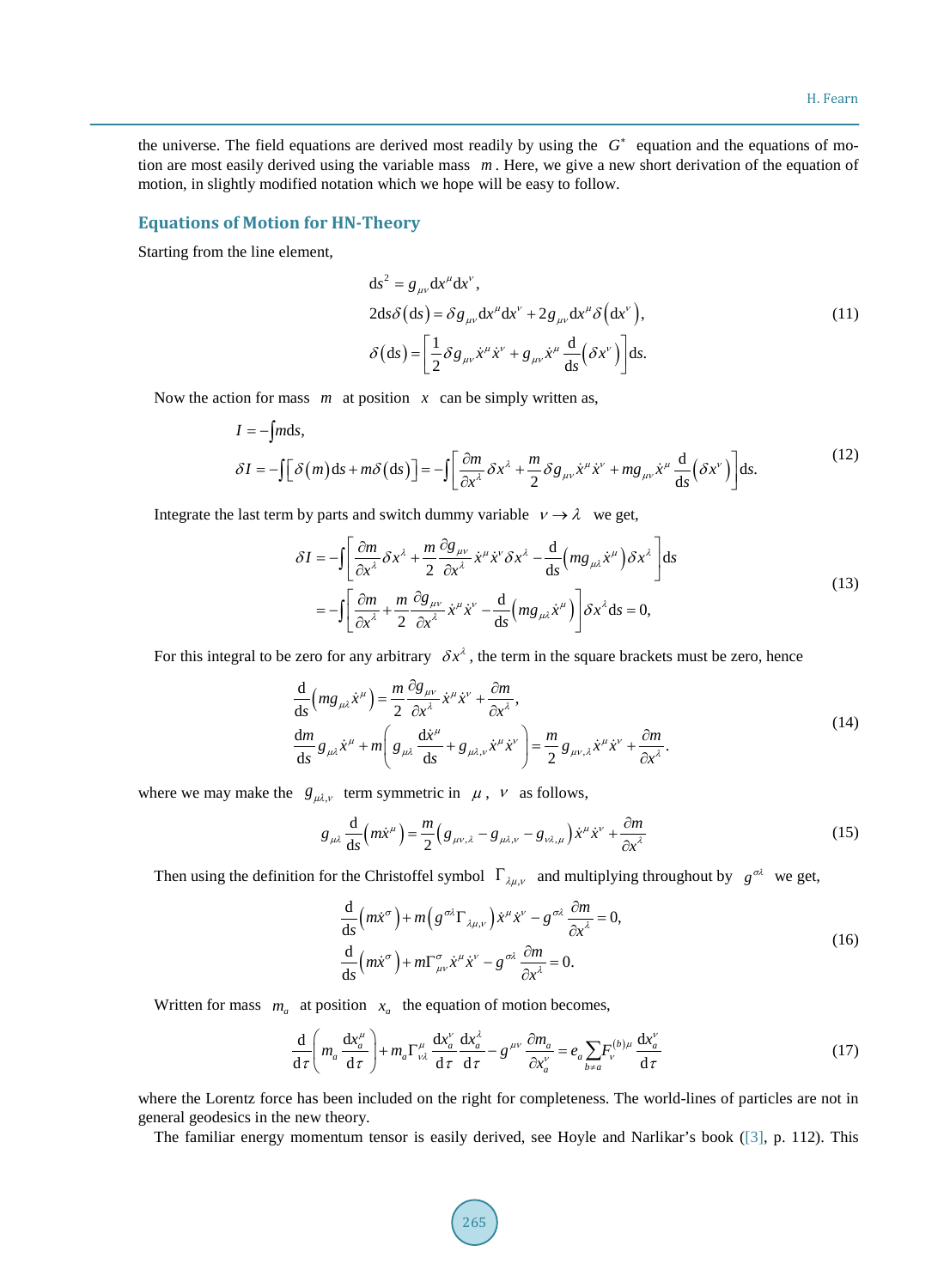follows from using  $d\tau^2 = g_{\mu\nu} dx^{\mu} dx^{\nu}$  and thus  $\delta(d\tau) = \delta g_{\mu\nu} \dot{x}^{\mu} \dot{x}^{\nu} d\tau$  which leads to,

$$
-\sum_{a} [m(x_{a}) \delta(\mathrm{d}\tau) = -\sum_{a} [m(x) \delta g_{\mu\nu} \dot{x}^{\mu} \dot{x}^{\nu} \delta^{4}(x - x_{a}) \mathrm{d}\tau \n= -\int_{V} T^{\mu\nu} \delta g_{\mu\nu} [-g]^{-1/2} \mathrm{d}^{4}x = +\int_{V} T_{\mu\nu} \delta g^{\mu\nu} [-g]^{1/2} \mathrm{d}^{4}x, \qquad (18)
$$
\nwhere 
$$
T^{\mu\nu} = \sum_{a} \delta^{4} (x - x_{a}) [-g]^{-1/2} m(x) \dot{x}^{\mu} \dot{x}^{\nu} \mathrm{d}\tau.
$$

The field equations can be derived from a variation of the scalar Green's function. A brief summary is given below, it is a lengthy calculation and some steps are missing. A slightly modified notation has been used which is hopefully more familiar,

$$
\delta I = -\frac{1}{2} \delta \left[ \sum_{a} m(x_{a}) d\tau \right]
$$
  
\n
$$
= -\frac{1}{2} \sum_{a} m(x_{a}) \delta (d\tau) - \frac{1}{2} \sum_{a} \delta m(x_{a}) d\tau
$$
  
\n
$$
= -\frac{1}{2} \int_{V} T^{\mu\nu} \delta g_{\mu\nu} [-g]^{1/2} d^{4}x - \frac{1}{2} \sum_{a} \sum_{b} \int \delta G(x_{a}, x_{b}) d\tau d\tau'
$$
  
\n
$$
= +\frac{1}{2} \int_{V} T_{\mu\nu} \delta g^{\mu\nu} [-g]^{1/2} d^{4}x - \frac{1}{2} \int_{V} \delta \left( [-g]^{1/2} dg^{\mu\nu} \right) \left[ \frac{\partial m^{adv}}{\partial x^{\mu}} \frac{\partial m^{ret}}{\partial x^{\nu}} \right] d^{4}x + \frac{1}{12} \int_{V} \delta \left( R[-g]^{1/2} d \right) \left[ m^{adv} m^{ret} \right] d^{4}x.
$$
\n(19)

where we have used the following useful identity [\(\[3\],](#page-11-1) p. 113),

$$
\delta[-g]^{1/2} = -\frac{1}{2} g_{\mu\nu} \delta g^{\mu\nu} [-g]^{1/2}
$$
 (20)

The  $\delta ( R [-g]^{1/2} )$  term in  $\delta I$  can be expanded also as follows;

$$
\frac{1}{6}\delta\left(R\left[-g\right]^{1/2}\right) = \frac{1}{6}\delta\left(R_{\mu\nu}g^{\mu\nu}\left[-g\right]^{1/2}\right) \n= \frac{1}{6}\left[\delta\left(g^{\mu\nu}R_{\mu\nu}\right)\left[-g\right]^{1/2} + R\delta\left(\left[-g\right]^{1/2}\right)\right],
$$
\n(21)

The variation of the action  $\delta I$  then becomes,

$$
\delta I = +\frac{1}{2} \int_{V} T_{\mu\nu} \delta g^{\mu\nu} \left[ -g \right]^{1/2} d^4 x + \frac{1}{2} \left[ \left( \frac{1}{2} g_{\mu\nu} \delta g^{\mu\nu} \left[ -g \right]^{1/2} \right) g^{\alpha\beta} \frac{\partial m^{adv}}{\partial x^{\alpha}} \frac{\partial m^{ret}}{\partial x^{\beta}} \right] - \left[ -g \right]^{1/2} \delta g^{\mu\nu} \frac{1}{2} \left[ \frac{\partial m^{adv}}{\partial x^{\mu}} \frac{\partial m^{ret}}{\partial x^{\nu}} + \frac{\partial m^{adv}}{\partial x^{\nu}} \frac{\partial m^{ret}}{\partial x^{\mu}} \right] + \frac{1}{6} \int_{V} \left( R_{\mu\nu} - \frac{1}{2} R g_{\mu\nu} \right) \delta g^{\mu\nu} \left[ -g \right]^{1/2} \left[ m^{adv} m^{ret} \right] + \frac{1}{2} \int_{V} \theta_{\mu\nu} \delta g^{\mu\nu} \left[ -g \right]^{1/2} d^4 x = 0.
$$
 (22)

The field equations are then seen to be [\[3\],](#page-11-1)

$$
T_{\mu\nu} + \theta_{\mu\nu} + \frac{1}{6} \left( R_{\mu\nu} - \frac{1}{2} g_{\mu\nu} R \right) m^{adv} m^{ret} - \frac{1}{2} \left[ \frac{\partial m^{adv}}{\partial x^{\mu}} \frac{\partial m^{ret}}{\partial x^{\nu}} + \frac{\partial m^{adv}}{\partial x^{\nu}} \frac{\partial m^{ret}}{\partial x^{\mu}} - g_{\mu\nu} g^{\alpha\beta} \frac{\partial m^{adv}}{\partial x^{\alpha}} \frac{\partial m^{ret}}{\partial x^{\beta}} \right] = 0
$$
 (23)

what remains is to expand  $\theta_{\mu\nu}$  in its full glory. After a few pages of algebra we get,

$$
\theta_{\mu\nu} = -\frac{1}{6} \left[ g_{\mu\nu} \Box^2 \left( m^{\text{adv}} m^{\text{ret}} \right) - \left( m^{\text{adv}} m^{\text{ret}} \right)_{,\mu\nu} \right]
$$
(24)

where  $\Box^2$  is the wave equation  $\partial_\mu \partial^\mu$ . These equations will reduce to the usual Einstein field equations in the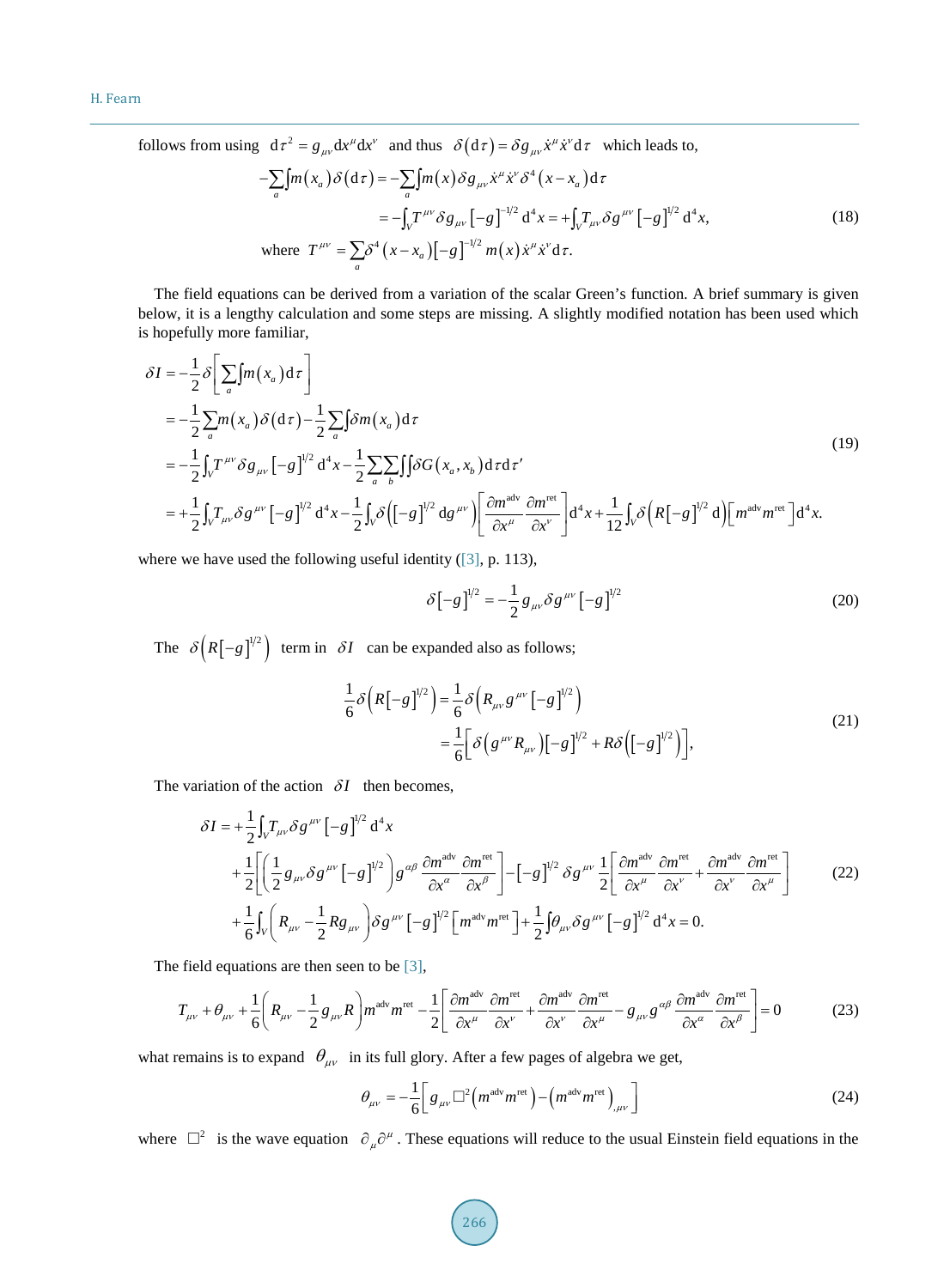limit of a smooth fluid [\[3\].](#page-11-1)

# **3. Details of Hawking's Argument for a Divergent Advanced Mass**

In 1965 Hawking [\[4\]](#page-11-2) claimed that the HN theory was incompatible with an expanding universe since the advanced mass field would be infinite. He suggested that a possible way out of this problem was to include negative mass particles in the derivation. At the time it was not known that the universe was accelerating in its expansion. The book by Hoyle and Narlikar does have the negative mass terms worked out but they are not needed to show that the advanced component of the mass field does not diverge. Let us expand on the problem here;

The Robertson Walker (RW) line element has the standard form,

$$
ds^{2} = dt^{2} - R^{2}(t) \left[ \frac{dr^{2}}{1 - kr^{2}} + r^{2} \left( d\theta^{2} + \sin^{2}\theta d\phi^{2} \right) \right]
$$
 (25)

written in comoving coordinates where  $c = 1$ . The coordinates of a massive body are fixed in this system the only thing changing is the scale factor  $R(t)$ . One can imagine two masses stuck onto a balloon, and then the inflation of the balloon represents the expansion of the universe  $[17]$ . The geometric factor  $k$  is  $+1$  for a closed universe, 0 for flat and −1 for an open universe. The RW metric is applied to the Einstein field equations to obtain the Friedmann equations [\[17\]](#page-12-5) [\[18\].](#page-12-6) The space-space term and the time-time (acceleration) term become respectively,

$$
R\ddot{R} + 2\dot{R}^2 + 2k = 4\pi G(\rho - p)R^2,
$$
  
\n
$$
3\ddot{R} = -4\pi G(\rho + 3p)R.
$$
\n(26)

Eliminating  $\ddot{R}$  between these two equations gives,

$$
H^2 \equiv \left(\frac{\dot{R}}{R}\right)^2 = \frac{8\pi G}{3} \rho - \frac{k}{R^2}
$$
 (27)

For Einstein-de Sitter (flat) space we take  $k = 0$ . The RW line element is easily seen to be conformal to Minkowski space by defining a new time coordinate, [\[4\]](#page-11-2) we have

$$
ds2 = \Omega2 \left[ d\tau2 - dr2 + r2 d\theta2 + r2 sin2 \theta d\phi2 \right]
$$
  
=  $\Omega2 \eta_{\mu\nu} dx^{\mu} dx^{\nu}$ . (28)

where  $\eta_{uv}$  is the flat space metric. The conformal function is given by  $\Omega(t) = R(t)$  so that mass in the Minkowski frame is  $m^* = Rm$ . If we write *n* for the particle density in the original RW frame then the corresponding density  $n^*$  in the Minkowski frame is  $n^* = R^3 n = L^{-3}$ . Using the Equation (27) and writing  $\rho = nm$ and using  $8\pi G = 6/m^2$  from HN-theory [\[3\],](#page-11-1) we have,

$$
\frac{\dot{R}^2}{R^2} = \frac{2\rho}{m^2} = \frac{2n}{m},
$$
\n
$$
\dot{R}^2 = \frac{2nR^3}{mR} = \frac{2n^*}{mR} = \left(\frac{2L^3}{m}\right)\frac{1}{R}.
$$
\n(29)

the term in brackets is a constant. Integrating and using  $R = 0$  at  $t = 0$  we find

$$
\int_0^t R^{1/2} dR = \int_0^t \left(\frac{2L^{-3}}{m}\right)^{1/2} dt,
$$
  
\n
$$
R(t) = \left(\frac{2L^{-3}}{m}\right)^{2/3} \left(\frac{3}{2}\right)^{2/3} (t)^{2/3}.
$$
\n(30)

Now we can write  $R$  in terms of  $\tau$  by using the integral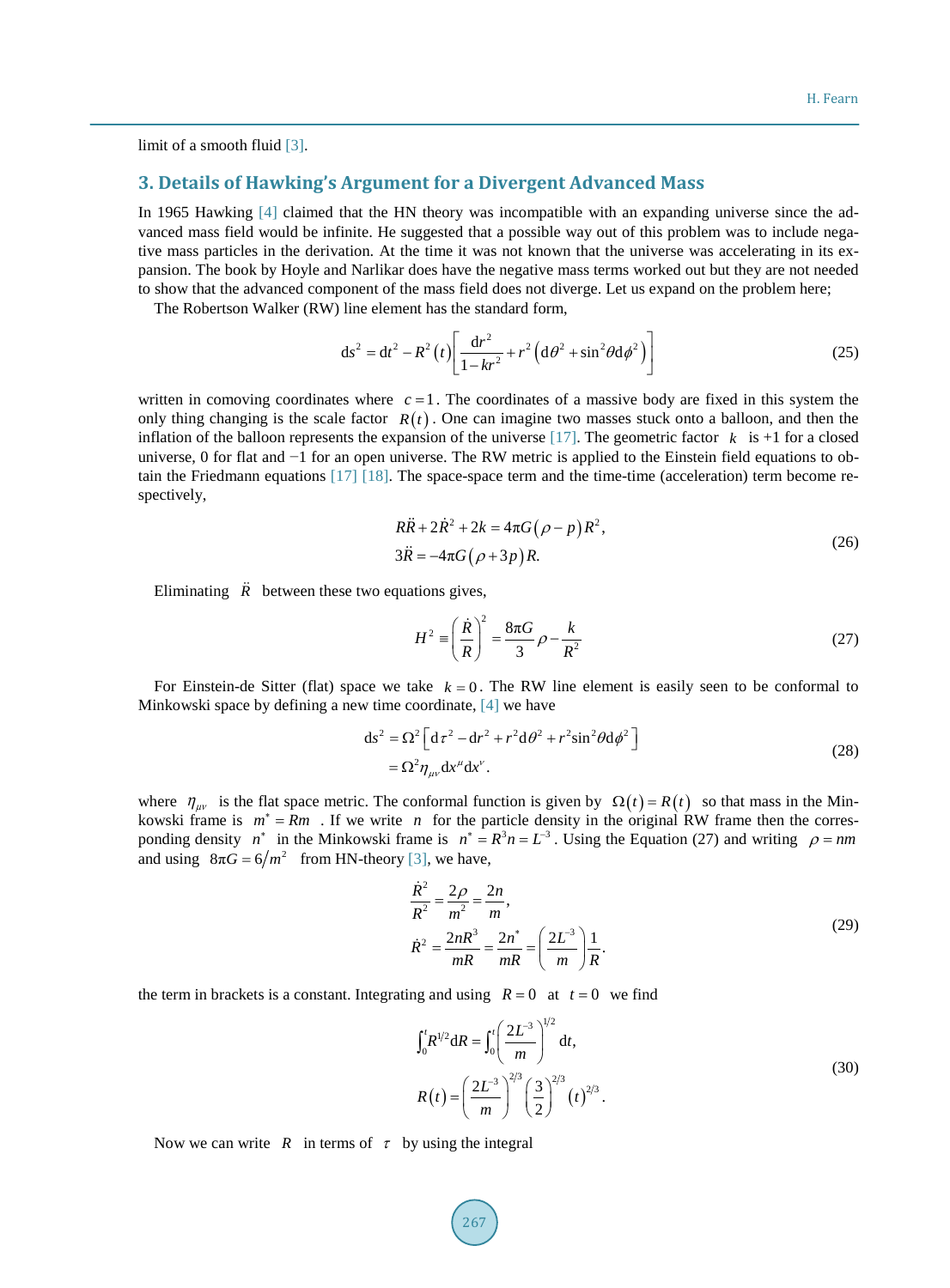$$
\tau = \int_0^t \frac{dt}{R(t)} = 3\left(\frac{2}{3}\right)^{2/3} \left(\frac{m}{2L^{-3}}\right)^{1/3} t^{1/3},
$$
  
\n
$$
\frac{1}{2}\tau = \left(\frac{m}{2L^{-3}}\right)^{1/3} \left(\frac{3t}{2}\right)^{1/3}.
$$
\n(31)

we find *R* in terms of  $\tau$  to be

$$
R(\tau) = \frac{1}{4} \tau^2 \left(\frac{2L^{-3}}{m}\right) \tag{32}
$$

and hence define the mass in the Minkowski frame to be

$$
m^* = mR(t) = \frac{1}{2}\tau^2 L^{-3}
$$
\n(33)

Thus we can define,

$$
R(\tau) = \frac{1}{4} \tau^2 \left( \frac{2L^{-3}}{m} \right) = \frac{\tau^2}{T^2},
$$
  
\n
$$
T^2 = \left( \frac{2m}{L^{-3}} \right).
$$
\n(34)

Substituting the RW metric into the energy conservation equation  $T_{\mu\nu}^{\mu\nu} = 0$ , the time component gives,

$$
\dot{p}R^3 = \frac{\mathrm{d}}{\mathrm{d}t} \left( R^3 \left[ \rho + p \right] \right) \tag{35}
$$

and this last equation can be written as [\[18\],](#page-12-6)

$$
\frac{\mathrm{d}}{\mathrm{d}t} \left( \rho R^3 \right) = -3 \, pR^2 \tag{36}
$$

From the last equation it is clear that if the energy density of the universe is dominated by matter with negligible pressure then for  $p \ll \rho$  we find  $\rho_{\text{mat}} \propto R^{-3}$ . (If the universe is dominated by relativistic particles like photons then *p* = 1/3 which gives  $\rho_{rad} \propto R^{-4}$ .) Hawking points out that for a matter dominated universe without creation, eg. the Einstein-de Sitter universe, the density of world lines of particles is  $N = nR^{-3}$  where *n* is a constant. The scale factor  $R(t) \propto (t)^{2/3}$  as shown above and  $\Omega = R(\tau) = (\tau/T)^2$  [\[4\].](#page-11-2)

From HN-theor[y \[3\]](#page-11-1) the Greens function obeys the wave equation,

$$
\Box G^*(x_a, x_b) + \frac{1}{6}RG^*(x_a, x_b) = \frac{\delta^4(x_a, x_b)}{\sqrt{-g}}
$$
(37)

This is a flat space Green function of the type [\[4\]](#page-11-2)

$$
G^*\left(\tau_1, 0; \tau_2, r\right) = \frac{1}{8\pi\Omega\left(\tau_1\right)\Omega\left(\tau_2\right)} \left[\frac{\delta\left(r - \tau_2 + \tau_1\right)}{r} + \frac{\delta\left(r + \tau_2 - \tau_1\right)}{r}\right] \tag{38}
$$

The mass field or 'm'-field is given by

$$
m(\tau_1) = \int G^* N \sqrt{-g} \, dx^4 = \frac{1}{2} (m_{\text{ret}} + m_{\text{adv}})
$$
 (39)

where  $dx^4 = 4\pi \Omega^4 (\tau_2) r^2 dr d\tau_2$ .

For the retarded mass field we may write,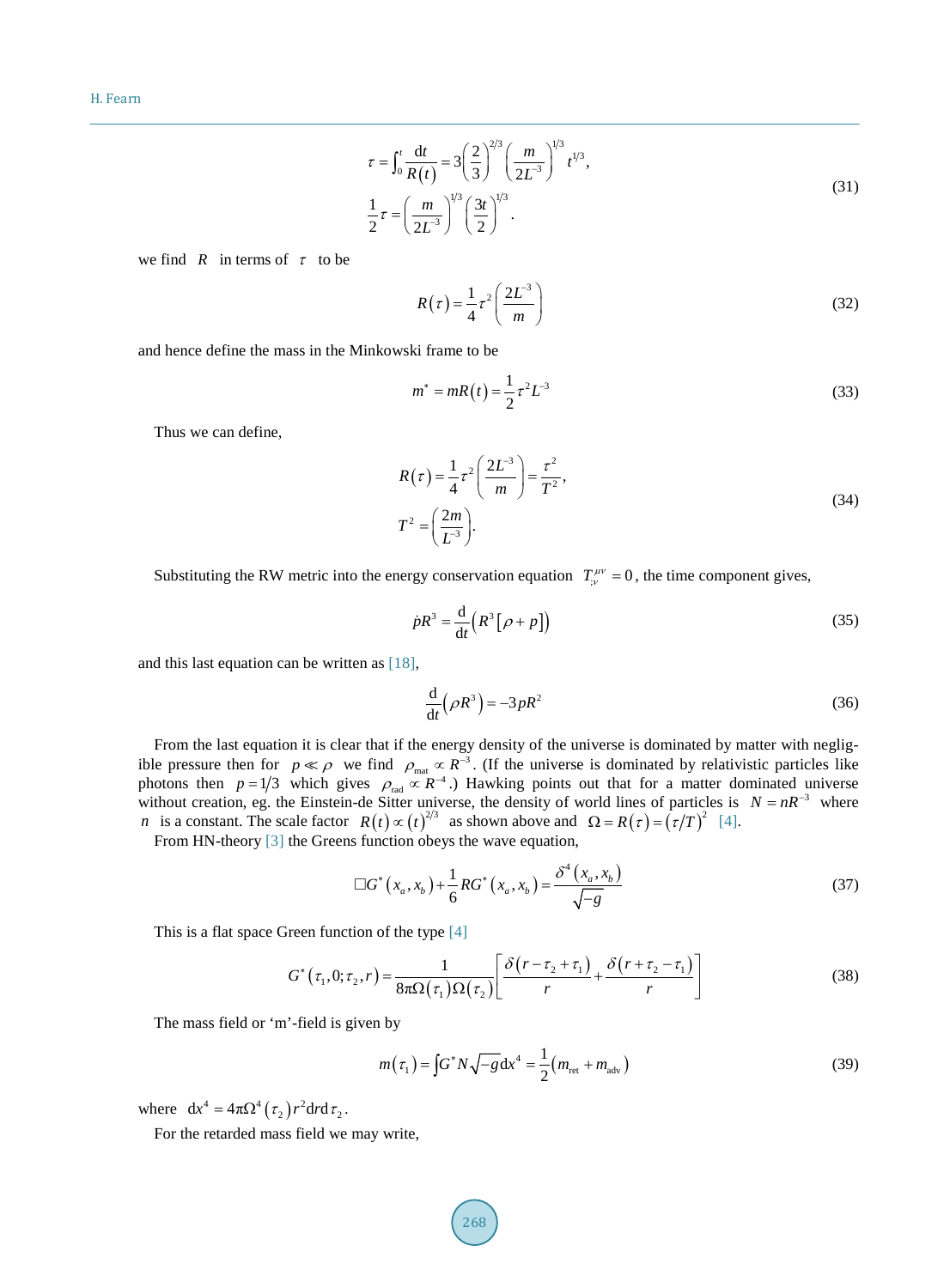H. Fearn

$$
m_{\text{ret}}\left(\tau_{1}\right) = \frac{1}{\Omega\left(\tau_{1}\right)} \int \frac{N\delta\left(r + \tau_{2} - \tau_{1}\right)\Omega^{3}\left(\tau_{2}\right)}{4\pi r} 4\pi r^{2} \text{d}r \text{d}\tau_{2}
$$
\n
$$
\tag{40}
$$

where the *R* terms from  $N = nR^{-3}$  and  $\Omega^3$  cancel, and the *r* integral can be performed using the delta function to give,

$$
m_{\text{ret}}\left(\tau_{1}\right) = \frac{T^{2}}{\tau_{1}^{2}} \int_{0}^{\tau_{1}} n\left(\tau_{1} - \tau_{2}\right) \mathrm{d}\,\tau_{2} = \frac{1}{2} nT^{2} = \frac{n}{L^{3}} m \tag{41}
$$

where  $\tau_1$  is the current age of the universe and the integral is over the past light cone. We have used our previous result for  $T^2$ . Also  $R(\tau) = \Omega(\tau)$ .

For the advanced waves only we may write,

$$
m_{\text{adv}}\left(\tau_{1}\right) = \frac{1}{\Omega\left(\tau_{1}\right)} \int \frac{N \delta\left(r - \tau_{2} + \tau_{1}\right) \Omega^{3}\left(\tau_{2}\right)}{4\pi r} 4\pi r^{2} \text{d}r \text{d}\tau_{2}
$$
\n(42)

which integrated over the future light cone we find,

$$
m_{\text{adv}}\left(\tau_{1}\right) = \left(\frac{T}{\tau_{1}}\right)^{2} \int_{\tau_{1}}^{\infty} n\left(\tau_{2} - \tau_{1}\right) \mathrm{d}\tau_{2} \to \infty \tag{43}
$$

where  $\tau_1$  is the present time (age of the universe) and  $\tau_2$  is some future time which is allowed to go to infinity. This is the problem of divergence raised by Hawking [\[4\].](#page-11-2)

## **4. Solution for a Non-Divergent Advanced Mass**

Since the universe was previously dominated by radiation it has a particle horizon  $H_p$  and it is currently dominated by dark energy, because of the accelerating expansion, which implies it has an event horizon  $H_{\text{e}}$  [\[17\]](#page-12-5) [\[19\]](#page-12-7)[-\[21\].](#page-12-8) The particle horizon is the distance beyond which an observer cannot see at the current time. The event horizon is the distance beyond which the observer will never see. Using the parameter  $t_0$  as the current age of the universe, the integrals maybe written as,

$$
H_p = R(t_0) \int_0^{t_0} \frac{\text{cdt}}{R(t)},
$$
  
\n
$$
H_e = R(t_0) \int_{t_0}^{\infty} \frac{\text{cdt}}{R(t)}.
$$
\n(44)

Both these integrals are clearly defined Rindler [\[19\]](#page-12-7) and later by Ellis and Rothman [\[17\].](#page-12-5) The event horizon arises because of the accelerating rate of the expansion of the universe. Rindler [\[19\]](#page-12-7) describes a race track with a photon like runner who travels at a constant pace, but the finish line (at the far reaches of the universe) accelerates away at a faster speed. The photon-like particle will never reach the distant universe. There is a finite distance it can cover as the time tends to infinity. This only holds for an acceleration in the expansion of the universe, which applies to our current situation...

Unfortunately, the Einstein-de Sitter model (used by Hawking) does not allow for an accelerating expansion so there is no event horizon cutoff. Instead, consider a form of scale factor which allows for acceleration, for example

$$
R(t) = \left(\frac{t}{T}\right)^{3/2} \tag{45}
$$

This corresponds to a deceleration factor of  $q = -1/3$ , which happens to agree with current observational data, see Kumar [\[22\].](#page-12-9) This type of scale factor is treated in the text by Peebles [\[23\]](#page-12-10) and work on "Power Law In-flation" by Lucchin and Matarrese [\[24\].](#page-12-11) This gives a power law form  $R(t) \propto t^n$  where  $n = 1/(1+q) = 3/2$ [\[22\].](#page-12-9) The proper time in comoving coordinates becomes,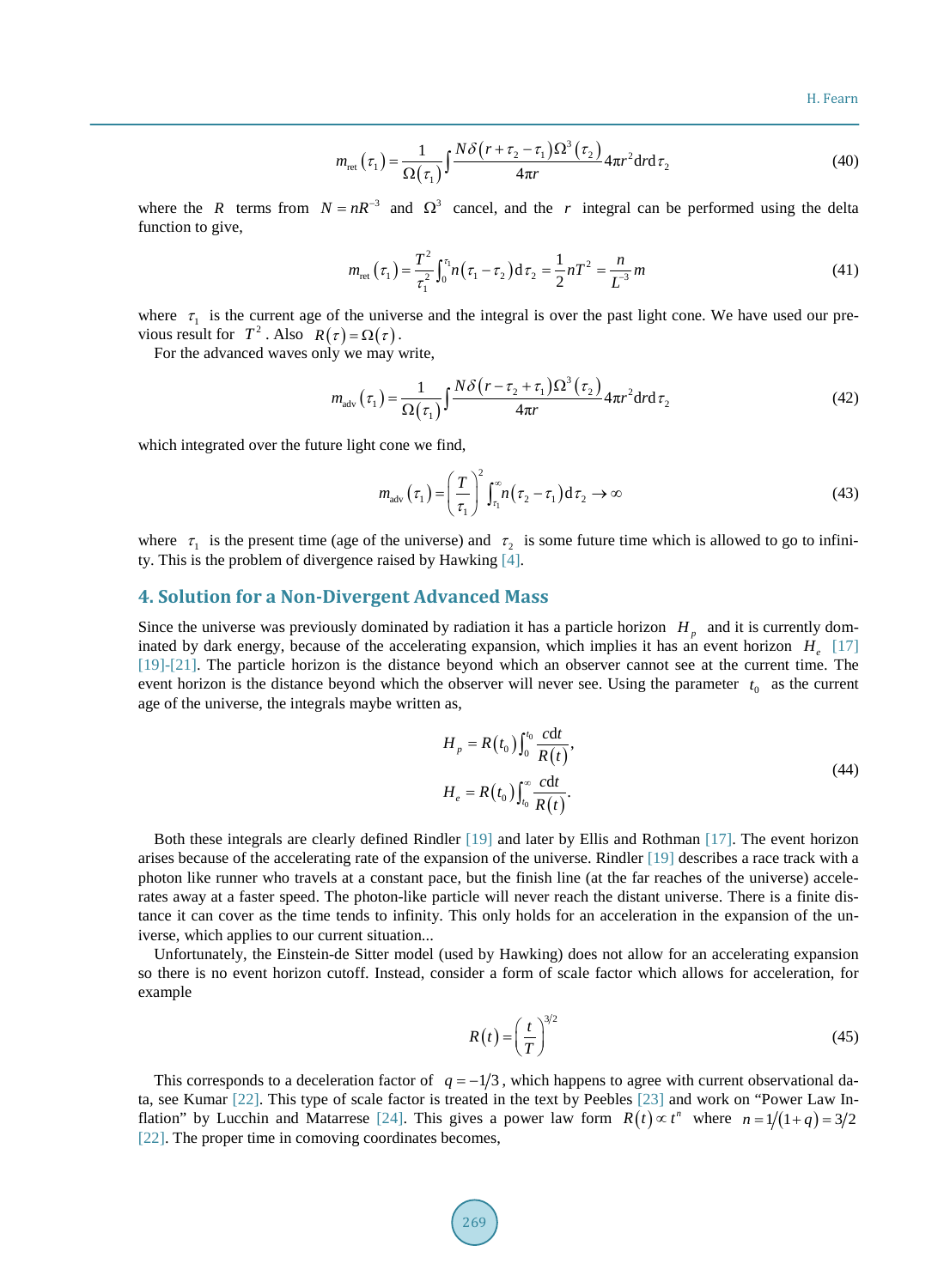$$
\tau = \int_0^t \frac{dt}{R(t)} \to 2T^{3/2} t^{-1/2},
$$
  
\n
$$
t^{1/2} = \frac{2T^{3/2}}{\tau} \text{ which gives } t^{3/2} = \frac{8T^{9/2}}{\tau^3},
$$
  
\n
$$
R(\tau) = \frac{8T^3}{\tau^3}.
$$
\n(46)

The event horizon for the scale factor  $R(t) = (t/T)^{3/2}$  is given by

$$
H_e = R(\tau_1) \int_{\tau_1}^{\infty} \frac{cdt}{R(t)}
$$
  
=  $T^{3/2} \left(\frac{\tau_1}{T}\right)^{3/2} \int_{\tau_1}^{\infty} ct^{-3/2} dt$   
=  $2c\tau_1$ , (47)

hence  $H_e/c = 2\tau_1$  is the upper limit for the  $m_{\text{adv}}$  integral. First we evaluate  $m_{\text{ret}}$  to find the correct form for the variable  $T$  then we evaluate the  $m_{adv}$  integral using the same form for  $T$ .

$$
m_{\text{ret}}\left(\tau_{1}\right) = \frac{1}{R\left(\tau_{1}\right)} \int \frac{N\delta\left(r+\tau_{2}-\tau_{1}\right)\Omega^{3}\left(\tau_{2}\right)}{4\pi r} 4\pi r^{2} \text{d}r \text{d}\tau_{2}
$$
\n(48)

where the *R* terms from  $N = nR^{-3}$  and  $\Omega^3$  cancel, and the *r* integral can be performed using the delta function to give,

$$
m_{\text{ret}}\left(\tau_{1}\right) = -\frac{\tau_{1}^{3} n}{8T^{3}} \int_{0}^{\tau_{1}} n\left(\tau_{2} - \tau_{1}\right) d\tau_{2}
$$
\n
$$
= \frac{1}{2} n \frac{\tau_{1}^{5}}{8T^{3}} = \frac{n}{L^{3}} m. \tag{49}
$$

where  $\tau_1$  is the current age of the universe and the integral is over the past light cone. We have used

$$
T^3 = \left(\frac{\tau_1^5 L^3}{16m}\right) \tag{50}
$$

The advanced mass field integral over the future light cone can be written with limits from  $H_e/c = 2\tau_1$  to  $\tau_1$ .

$$
m_{\text{adv}}(\tau_1) = \frac{1}{R(\tau_1)} \int \frac{N \delta (r - \tau_2 + \tau_1) \Omega^3(\tau_2)}{4\pi r} 4\pi r^2 dr d\tau_2
$$
  
\n
$$
= \frac{n\tau_1^3}{8T^3} \int_{\tau_1}^{2\tau_1} (\tau_2 - \tau_1) n d\tau_2
$$
  
\n
$$
= \frac{n\tau_1^3}{8T^3} \left[ \frac{\tau_2^2}{2} - \tau_2 \tau_1 \right]_{\tau_1}^{2\tau_1}
$$
  
\n
$$
= \frac{n\tau_1^3}{8T^3} \left( \frac{\tau_1^2}{2} \right) = \frac{n}{L^3} m.
$$
 (51)

where we have used the same *T* as before for the last step. This gives  $m = (1/2)(m_{\text{adv}} + m_{\text{ret}})$  since the number density of particles in the universe is  $n = L<sup>3</sup>$ . Hence, we find that the advanced mass component is not infinite.

In order for the scale factor  $t^{3/2}$  to be realized, the universe must be undergoing a form of acceleration [\[23\].](#page-12-10)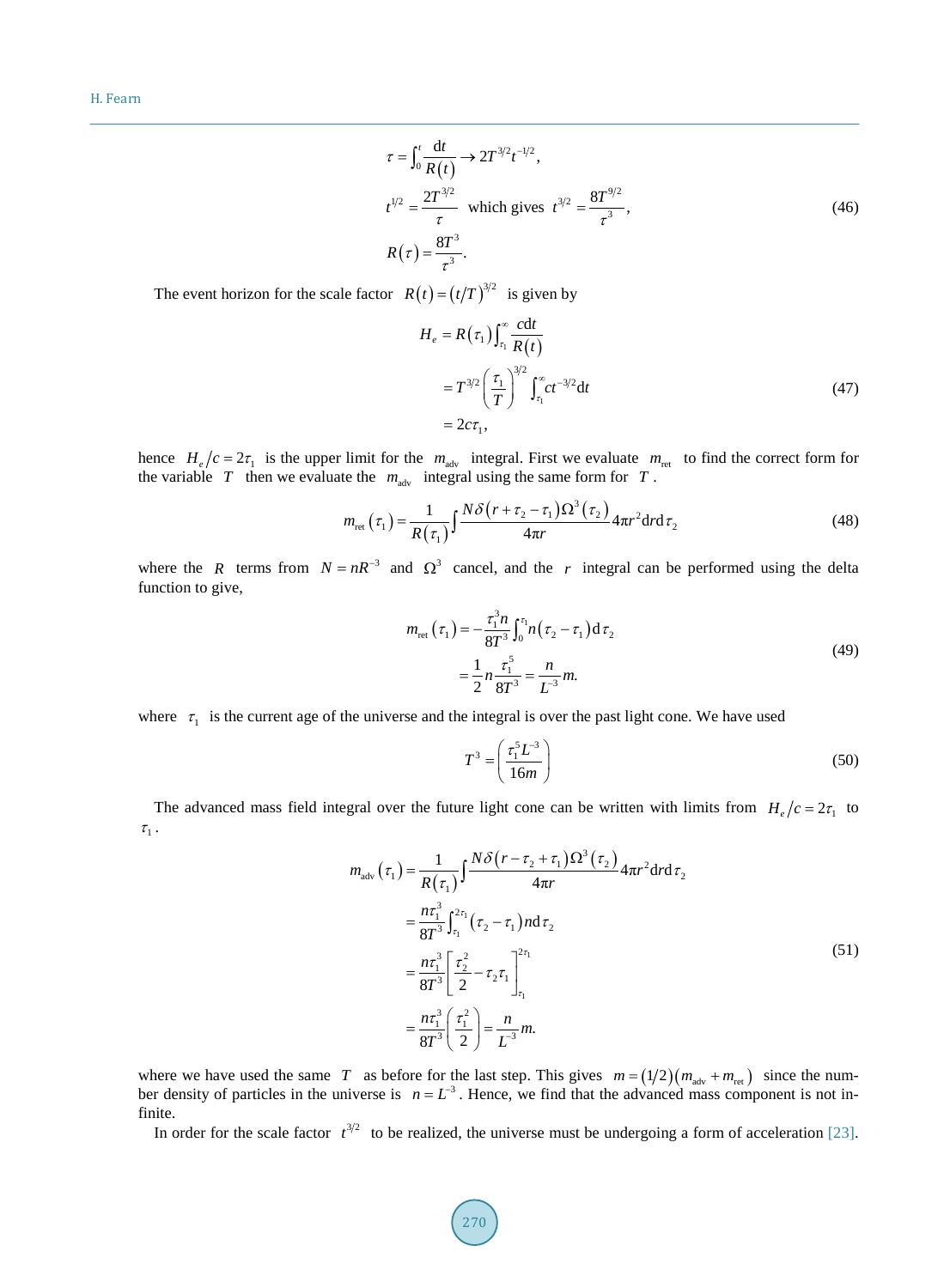This requires that the cosmological constant be kept in the RW line element, and that the pressure in  $T_{uv}$  be negative. The negative pressure comes from a scalar field  $\phi$  sometimes called an inflaton, more recently this has been compared with the Higg's field. It would be interesting to compare the scalar field in HN theory with the corresponding inflaton scalar field and see what form the potential energy of this vacuum field should take. The Lagrangian density satisfies the equation,

$$
L = \frac{1}{2} \phi_{,\mu} \phi_{,\nu} g^{\mu\nu} - V(\phi)
$$
\n(52)

A possible potential has been derived by Peebles [\[23\],](#page-12-10) Lucchin and Matarrese [\[24\].](#page-12-11) The potential in this case,  $V(\phi) = A \exp(b\phi)$  where *A* and *b* are constants.

# **5. Conclusions**

Work by Hogarth [\[25\]](#page-12-12) and Hoyle and Narlikar (HN) [\[1\]](#page-11-0)[-\[3\]](#page-11-1) have paved the way to a new version of gravitational theory which is fully Machian, incorporates advanced waves fully and has Einstein's theory as a special case. We have shown that by inclusion of the event horizon [\[19\]](#page-12-7) as a natural cutoff, that the advanced waves no longer yield a divergent integral. The event horizon was a manifestation of the accelerating universe and was only recently discovered [\[26\].](#page-12-13) Einstein understood Mach's principle, as a gravitational interaction between a test particle and the rest of the mass-energy of the universe, to be of a radiative nature and to act instantaneously as inertial forces are experienced instantly on the application of an external force. This is made possible if the Machian gravitational interaction is carried by advanced waves as in the Hoyle and Narlikar theory. HN theory reduced to Einstein's general relativity in the limit of a smooth fluid approximation and a transformation into the rest frame of the fluid.

The advanced wave concept has been used successfully by Cramer in his Transactional Interpretation of quantum mechanics [\[27\]](#page-12-14) [\[28\].](#page-12-15) HN theory has in its field equation mass fluctuation terms of the type hypothesized by Woodward [\[16\]](#page-12-4) [\[29\].](#page-12-16) These mass fluctuations were pointed out by Fearn *et al.* [\[30\],](#page-12-17) presented at the Joint Propulsion Conference (JPC) in Ohio 2014.

### **Acknowledgements**

I thank J. F. Woodward for useful historical discussions for the introduction to this paper. Also Woodward pointed out to me that an accelerating universe would have an event horizon and that would most likely solve the divergence problem raised by Hawking. He was correct, it does.

#### **References**

- <span id="page-11-0"></span>[1] Hoyle, F. and Narlikar, J.V. (1964) *Proceedings of the Royal Society of London A*, **282**, 191. <http://dx.doi.org/10.1098/rspa.1964.0227>
- [2] Hoyle, F. and Narlikar, J.V. (1964) *Proceedings of the Royal Society of London A*, **282**, 184. Hoyle, F. and Narlikar, J.V. (1966) *Proceedings of the Royal Society of London A*, **294**, 138. <http://dx.doi.org/10.1098/rspa.1966.0199>
- <span id="page-11-1"></span>[3] Hoyle, F. and Narlikar, J.V. (1974) Action at a Distance in Physics and Cosmology. W. H. Freeman and Company, San Francisco.
- <span id="page-11-2"></span>[4] Hawking, S.W. (1965) *Proceedings of the Royal Society of London A*, **286**, 313. <http://dx.doi.org/10.1098/rspa.1965.0146>
- <span id="page-11-3"></span>[5] Einstein, A. (1912) *Vierteljahrsschrift fur Gerichtliche Medizin und Offentliches Sanitatswesen*, **44**, 37-40. (Translated in English and Reprinted in the Collected Papers of Albert Einstein, (CPAE), **4**, 126)
- <span id="page-11-4"></span>[6] Lynden-Bell, D., Bicak, J. and Katz, J. arXiv:gr-qc/9812033.
- <span id="page-11-5"></span>[7] Einstein, A. (1955) The Meaning of Relativity. Princeton.
- <span id="page-11-6"></span>[8] Tetrode, H. (1922) *Zeitschrift für Physik*, **10**, 317. <http://dx.doi.org/10.1007/BF01332574>
- <span id="page-11-7"></span>[9] Fokker, A.D. (1929) *Zeitschrift für Physik*, **58**, 386. <http://dx.doi.org/10.1007/BF01340389>
- <span id="page-11-8"></span>[10] Dirac, P.A.M. (1938) *Proceedings of the Royal Society of London A*, **167**, 148. <http://dx.doi.org/10.1098/rspa.1938.0124>
- <span id="page-11-9"></span>[11] Wheeler, J.A. and Feynman, R.P. (1945) *Reviews of Modern Physics*, **17**, 157-181.